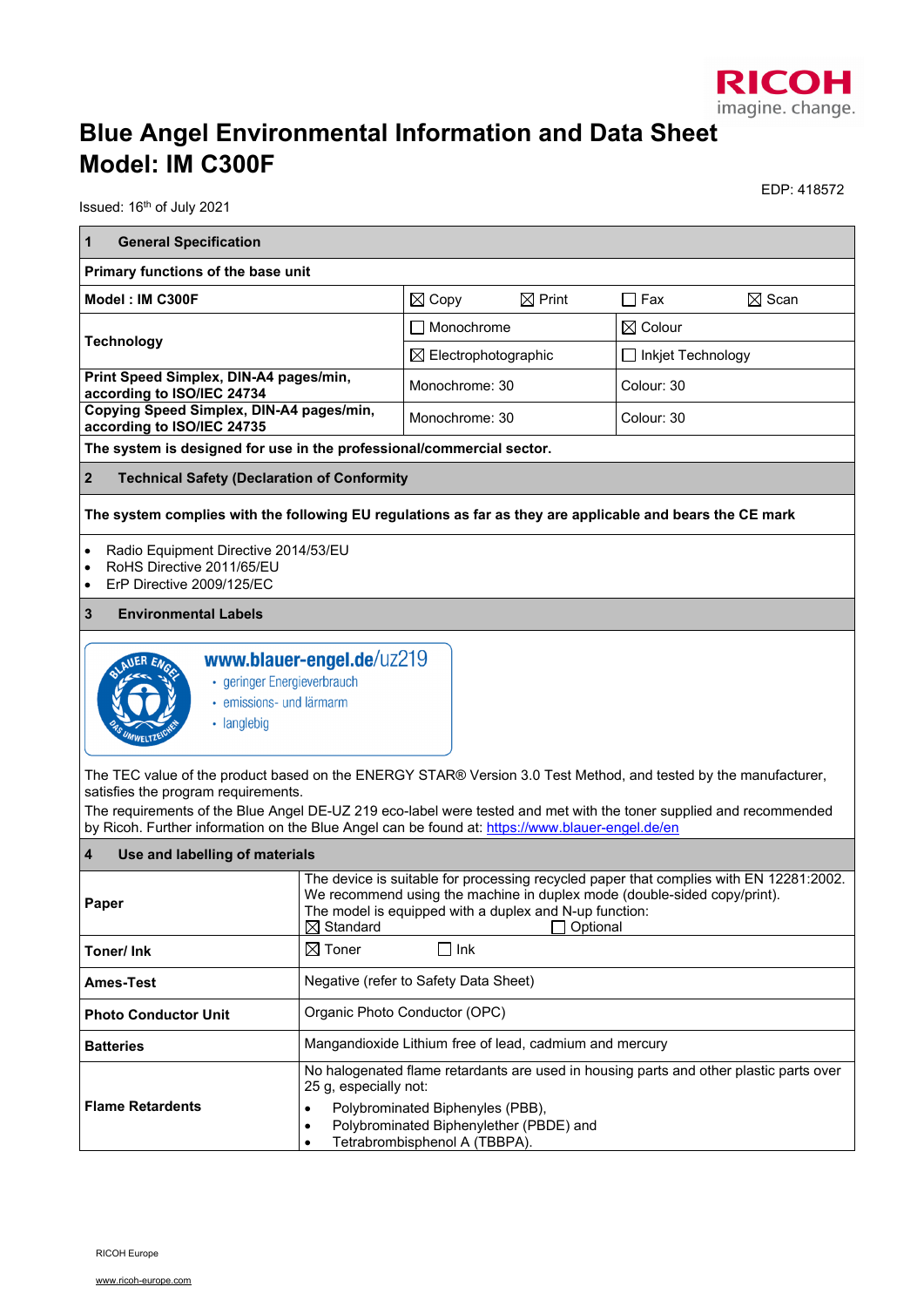

| <b>Marking of Plastic Parts</b>                                                                                                                                                                                                                                                                                                                                                                                                                                                                                                                                                                                                                                                                                                                                                                                                               | All plastic parts > 25g are marked in accordance with ISO 11469:2000 and ISO 1043.                              |                                                   |        |                                 |  |
|-----------------------------------------------------------------------------------------------------------------------------------------------------------------------------------------------------------------------------------------------------------------------------------------------------------------------------------------------------------------------------------------------------------------------------------------------------------------------------------------------------------------------------------------------------------------------------------------------------------------------------------------------------------------------------------------------------------------------------------------------------------------------------------------------------------------------------------------------|-----------------------------------------------------------------------------------------------------------------|---------------------------------------------------|--------|---------------------------------|--|
| Proportion by weight of<br>recycled plastic relative to total<br>plastic<br>(Post-consumer)                                                                                                                                                                                                                                                                                                                                                                                                                                                                                                                                                                                                                                                                                                                                                   | $\sqrt{0 - 1\%}$<br>$\Box$ 10 - 15 %<br>$\Box$ 1 – 5%<br>$\Box$ 15 - 20 %<br>$\boxtimes$ 5 – 10 %<br>$20 - 25%$ |                                                   |        |                                 |  |
| Legal requirements for<br>recycling (WEEE)                                                                                                                                                                                                                                                                                                                                                                                                                                                                                                                                                                                                                                                                                                                                                                                                    | The device fully complies with WEEE requirements.                                                               |                                                   |        |                                 |  |
| <b>Yield of consumables</b><br>5                                                                                                                                                                                                                                                                                                                                                                                                                                                                                                                                                                                                                                                                                                                                                                                                              |                                                                                                                 |                                                   |        |                                 |  |
| Consumable                                                                                                                                                                                                                                                                                                                                                                                                                                                                                                                                                                                                                                                                                                                                                                                                                                    | <b>Description</b>                                                                                              | Yield (A4)<br><b>EDP</b><br><b>Test Procedure</b> |        |                                 |  |
|                                                                                                                                                                                                                                                                                                                                                                                                                                                                                                                                                                                                                                                                                                                                                                                                                                               | Print Cartridge Black IM C300                                                                                   | 842382                                            | 19,300 |                                 |  |
|                                                                                                                                                                                                                                                                                                                                                                                                                                                                                                                                                                                                                                                                                                                                                                                                                                               | Print Cartridge Yellow IM C300                                                                                  | 842383                                            | 10,300 |                                 |  |
| <b>Toner Cartridges</b>                                                                                                                                                                                                                                                                                                                                                                                                                                                                                                                                                                                                                                                                                                                                                                                                                       | Print Cartridge Magenta IM C300                                                                                 | 842384                                            | 10,300 | <b>ISO/IEC 19798</b>            |  |
|                                                                                                                                                                                                                                                                                                                                                                                                                                                                                                                                                                                                                                                                                                                                                                                                                                               | Print Cartridge Cyan IM C300                                                                                    | 842385                                            | 10,300 |                                 |  |
| <b>Starter Cartridge</b>                                                                                                                                                                                                                                                                                                                                                                                                                                                                                                                                                                                                                                                                                                                                                                                                                      | No starter cartridge included                                                                                   |                                                   |        |                                 |  |
| Note on the ranges given here: The actual yield depends on the image size and brightness, the number of pages to be<br>printed at one time, the type and size of paper used, the contents of the printed images, and environmental conditions such<br>as temperature and humidity. Refer to the system's Operation Guide for more information on run times and the change<br>intervals of consumables.<br>Note on handling the toner containers: Do not open the toner containers. When replacing them, please follow the                                                                                                                                                                                                                                                                                                                     |                                                                                                                 |                                                   |        |                                 |  |
| instructions in the operating manual. Do not inhale any leaking toner as a result of improper handling, but wipe it off with a<br>damp cloth. Avoid skin contact. If toner gets onto the skin, wash affected areas with plenty of cold water and soap.<br>Keep toner (old or new) out of the reach of children!                                                                                                                                                                                                                                                                                                                                                                                                                                                                                                                               |                                                                                                                 |                                                   |        |                                 |  |
| 6<br><b>Warranty and spare parts</b>                                                                                                                                                                                                                                                                                                                                                                                                                                                                                                                                                                                                                                                                                                                                                                                                          |                                                                                                                 |                                                   |        |                                 |  |
| The guarantee for the devices corresponds to the legal regulations, as far as these are binding. All Ricoh distributors and<br>subsidiaries offer all-in service contracts that go beyond the legal warranty. Please contact your local Ricoh office or<br>distributor. Consumables and essential spare parts are available at least 5 years after the last unit in this series was sold.                                                                                                                                                                                                                                                                                                                                                                                                                                                     |                                                                                                                 |                                                   |        |                                 |  |
| <b>Cleaning and Maintenance</b><br>7                                                                                                                                                                                                                                                                                                                                                                                                                                                                                                                                                                                                                                                                                                                                                                                                          |                                                                                                                 |                                                   |        |                                 |  |
| Cleaning, maintenance and disposal activities may only be carried out by qualified personnel.<br>Further information on cleaning and maintenance of the system can be found in the chapter "Maintenance and<br>Specification" of the operating instructions.                                                                                                                                                                                                                                                                                                                                                                                                                                                                                                                                                                                  |                                                                                                                 |                                                   |        |                                 |  |
| 8<br><b>Power Consumption</b>                                                                                                                                                                                                                                                                                                                                                                                                                                                                                                                                                                                                                                                                                                                                                                                                                 | Determined according to DE UZ 219 and ENERGY STAR® in delivery condition                                        |                                                   |        |                                 |  |
| <b>Operating Mode</b>                                                                                                                                                                                                                                                                                                                                                                                                                                                                                                                                                                                                                                                                                                                                                                                                                         | Return Time <sup>2)</sup> (s)<br><b>Default Delay Time</b>                                                      |                                                   |        | <b>Power Consumption (Watt)</b> |  |
| 1200<br><b>Maximum Power Consumption</b>                                                                                                                                                                                                                                                                                                                                                                                                                                                                                                                                                                                                                                                                                                                                                                                                      |                                                                                                                 |                                                   |        |                                 |  |
| Continuous Operation 30 ppm (15 min. printing time) monochrom                                                                                                                                                                                                                                                                                                                                                                                                                                                                                                                                                                                                                                                                                                                                                                                 |                                                                                                                 |                                                   |        | 427                             |  |
| Ready                                                                                                                                                                                                                                                                                                                                                                                                                                                                                                                                                                                                                                                                                                                                                                                                                                         | 0                                                                                                               | 0                                                 |        | 38.1                            |  |
| <b>Sleep Mode</b>                                                                                                                                                                                                                                                                                                                                                                                                                                                                                                                                                                                                                                                                                                                                                                                                                             | 1 or press energy saving<br>button                                                                              | 9                                                 |        | 0.7                             |  |
| <b>Off Mode</b><br>じ                                                                                                                                                                                                                                                                                                                                                                                                                                                                                                                                                                                                                                                                                                                                                                                                                          | Switch<br>0.3                                                                                                   |                                                   |        |                                 |  |
| 0.34 kWh/week<br>TEC (Typical Electricity Consumption) based on ENERGY STAR® 3.0 test method                                                                                                                                                                                                                                                                                                                                                                                                                                                                                                                                                                                                                                                                                                                                                  |                                                                                                                 |                                                   |        |                                 |  |
| 1) Default Delay Time: The time that elapses after the end of the printing process until the device automatically switches to an idle state.<br>2) Return Time: The time it takes for the device to return from an energy-saving state to a print-ready state.<br>This product is designed to save energy costs. The system automatically reduces energy consumption when not used for a<br>period of time (1 minute). This mode is called Sleep Mode. From these states, the machine returns to standby printing in a<br>short time (the return time listed above) when it receives a print or copy job. This allows you to save energy without limiting<br>your productivity. With its return time, the system meets the high requirements of the Blue Angel, which attaches particular<br>importance to user-friendliness in this respect. |                                                                                                                 |                                                   |        |                                 |  |

The activation times for the sleep mode can be changed by the user in the range 1-60 minutes.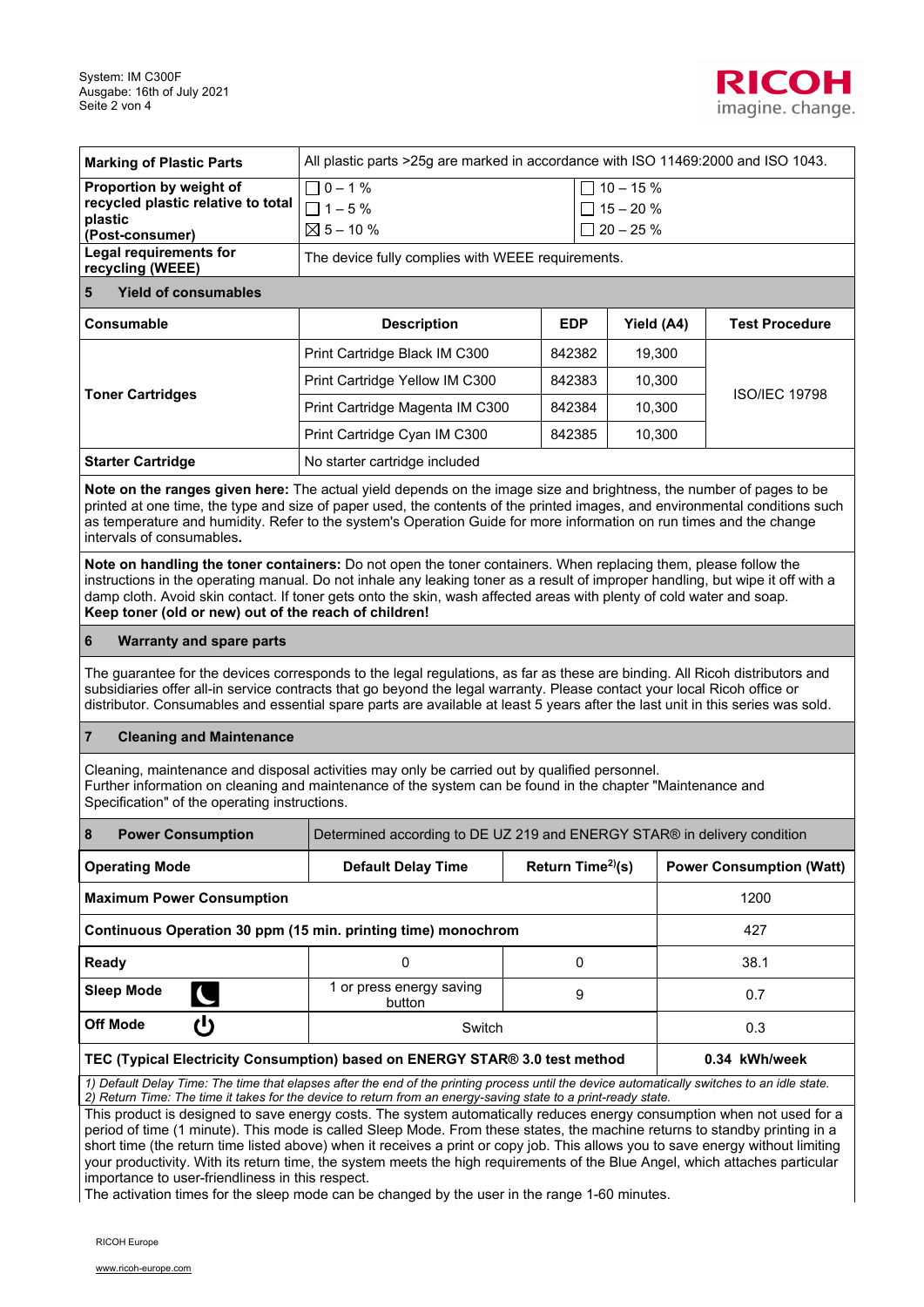

However, if the activation times are increased, this leads to higher energy consumption and thus to higher electricity costs. It is therefore recommended not to change the preset activation times.

When the main switch is actuated, there is still a low power consumption of max. 0.2 watts. Complete disconnection from the mains can be achieved by pulling the mains plug. Please observe the instructions in the operating instructions in order to prevent damage to the system and possible loss of data.

The device is designed so that it can be switched off at least twice a day.

**Note on TEC (Typical Electricity Consumption).** The aim of the TEC method is to determine the energy efficiency of hardcopy devices (copiers, printers, multifunction systems) and to make them comparable. The method determines the energy consumption of a product over a fixed period of time under normal operating conditions.

**The following usage cycle is assumed for the present system:** 

Per working day 30 print jobs with 15 pages, simplex at monochrome printing, ( 450 pages/day).

Hence, the energy consumption for a week in standard usage cycle according to ENER-GY STAR® (7-day-week with 5 working days of 8 hours) is 0.34 kWh per week.

| <b>9</b><br><b>Noise Emissions</b>                                |                |                           |                       |  |
|-------------------------------------------------------------------|----------------|---------------------------|-----------------------|--|
| 9.1<br>According to DE-UZ 219 clause 3.5 printing mode            |                |                           |                       |  |
| Declared Sound Power Level (L <sub>WAc</sub> in dB(A) )BW<br>65.1 |                |                           |                       |  |
| Declared Sound Power Level (LwAc in dB(A) )Co<br>65.2             |                |                           |                       |  |
| 9.2<br>According to ISO 7779 in combination with ISO 9296         |                |                           |                       |  |
|                                                                   | <b>Standby</b> | <b>Operation Monochr.</b> | <b>Operation Col.</b> |  |
| Sound Power Level (LwA in dB(A))                                  | 30.7           | 62.2                      | 62.8                  |  |
| Declared Sound Power Level (L <sub>Was</sub> in B(A))             | 3.4            | 6.5                       | 6.6                   |  |

**Sound pressure level operator position (L<sub>pA</sub> in dB(A) )**  $\qquad$  **20.5 | 53.9 55.7 55.7 | 55.7 | 55.7 | 55.7 | 55.7 | 55.7 | 55.7 | 55.7 | 55.7 | 55.7 | 55.7 | 55.7 | 55.7 | 55.7 | 55.7 | 55.7 | 55.7 | 55.7 | 55.7 | 55.7 | 5 Sound pressure level bystander position (L<sub>pA</sub> in dB(A) )**  $\vert$  **21.3**  $\vert$  **52.4 52.8 52.8** 

**10 Chemical emissions determined according to ISO/IEC 28360 with DE-UZ 219** 

|                                             |                                          | <b>Monochrome</b>        |                                                   | <b>Full Colour</b>       |                                                   |
|---------------------------------------------|------------------------------------------|--------------------------|---------------------------------------------------|--------------------------|---------------------------------------------------|
|                                             |                                          | <b>Measured</b><br>Value | Reference value<br>DE-UZ 219<br>(Blue Angel Mark) | <b>Measured</b><br>Value | Reference value<br>DE-UZ 219<br>(Blue Angel Mark) |
| <b>Pre-Operating</b><br><b>Phase</b>        | TVOC [mg/h]                              | 0.199                    | 2                                                 | 0.199                    | 2                                                 |
| <b>Printing Phase</b>                       | TVOC [mg/h]                              | 1.7                      | 10                                                | 1.7                      | 18                                                |
|                                             | Benzene [mg/h]                           | ${}_{0.02}$              | ${}_{0.05}$                                       | ${}_{0.02}$              | ${}_{0.05}$                                       |
| (Sum of                                     | Styrene [mg/h]                           | 0.08                     | 1,0                                               | 0.08                     | 1,8                                               |
| <b>Printing and</b><br><b>Pre-operating</b> | Non identified VOC<br>[mg/h]             | < 0.05                   | 0,9                                               | ${}_{0.05}$              | 0,9                                               |
| phase)                                      | Ozone [mg/h]                             | 0.43                     | 1,5                                               | 0.43                     | 3,0                                               |
|                                             | Dust [mg/h]                              | 0.4                      | 4,0                                               | 0.4                      | 4,0                                               |
| <b>Printing Phase</b>                       | PER <sub>10</sub> PW<br>[Partikel/10min] | $0.08*10^{11}$           | $3.5 * 1011$                                      | $0.08 * 10^{11}$         | $3,5*10^{11}$                                     |

LOD = Limit of detection, LOQ = Limit of qualification

Blue Angel recommendation: New electronic devices generally emit volatile substances into the room air. For this reason, sufficient air exchange in the installation rooms and, if necessary, at the workplace should be ensured, especially in the first few days after the unit has been installed.

The system is equipped with an ozone filter:  $\blacksquare$  Yes:  $\square$  Not applicable:  $\boxtimes$ <br>The system is equipped with dust filters:  $\blacksquare$  Yes:  $\square$  Not applicable:  $\boxtimes$ 

The system is equipped with dust filters:. Further information on the filter change cycle can be found in the operating instructions..